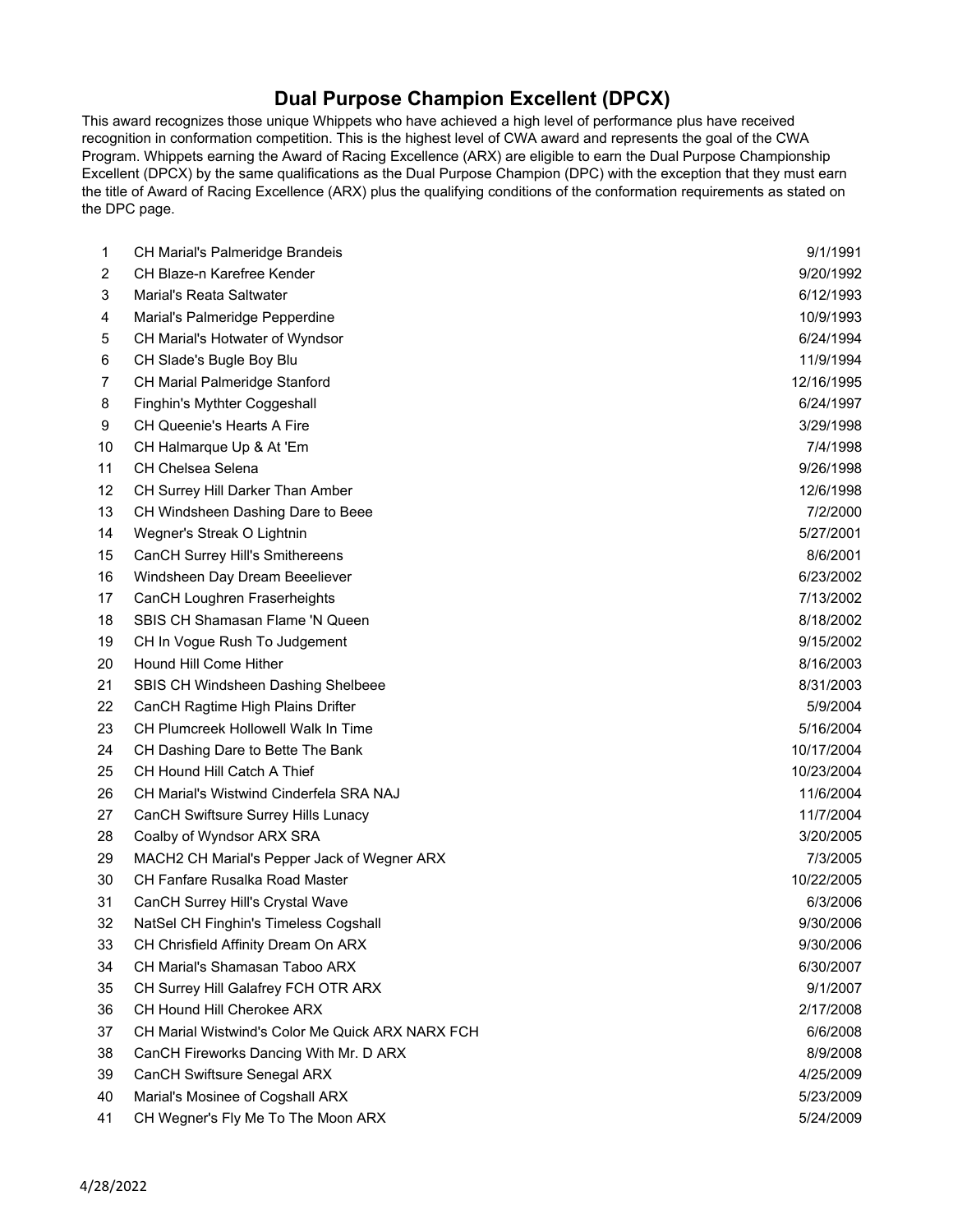| 42 | CH Shamasan A Kind of Magic TRP ARX SC                                      | 7/4/2009                |
|----|-----------------------------------------------------------------------------|-------------------------|
| 43 | Cogshall's Spider Lily of Coswin ARX SRA2 CRX                               | 7/5/2009                |
| 44 | Serendipity Nighthawk ARX FCH SR OTR TRPX CGC                               | 8/23/2009               |
| 45 | CH Windsheen Dashing El Divino CRX ARX                                      | 8/30/2009               |
| 46 | CH Wegner's On The Sly CD TDX ARX                                           | 9/27/2009               |
| 47 | Cogshall's Painted Daisy ARX SRA CGC TDI                                    | 10/10/2010              |
| 48 | CH Mariner Diablesse I Can't Believe It's Not Butters ARX DPCX              | 12/11/2010              |
| 49 | CanCH Fireworks Eminence Front ARX NARX DPCX SGDC                           | 3/25/2011               |
| 50 | CH Windflight I Wanna Be Your Man ARX TRP DPCX                              | 7/3/2011                |
| 51 | Mariner's Chubby Hubby ARX TRP DPCX                                         | 7/17/2011               |
| 52 | CanCH Fireworks Raspberry Ripple ARX DPCX                                   | 10/2/2011               |
| 53 | CH Surrey Hill U Sunk My Battleship! ARX NARX TRP PR4 DPCX                  | 1/21/2012               |
| 54 | Serendipity Hark The Lark ARX DPCX                                          | 4/8/2012                |
| 55 | CanCH Fireworks Pinball Wizard ARX DPCX TRP PR3                             | 5/6/2012                |
| 56 | FC Licketysplit Catch a Tail Wind SC ARX DPCX PR3                           | 6/2/2012                |
| 57 | CH Shamasan Here Be Dragons ARX DPCX                                        | 7/15/2012               |
| 58 | Marial's Mequon ARX TRP PR6 DPCX                                            | 8/11/2012               |
| 59 | Tru-Luv's Enjoy The Moment ARX DPCX PR2 TRP                                 | 10/27/2012              |
| 60 | CH Divana's Heir of Illusion at Cherche ARX TRP PR                          | 2/2/2013                |
| 61 | FC Tru-Luv's Serena Wilyawin ARX DPCX SC LCM PR                             | 4/20/2013               |
| 62 | CanCH Alluring Flight of the Phoenix ARX TRP DPCX PR2                       | 5/12/2013               |
| 63 | CanCH Sailaway Time Traveller ARX DPCX                                      | 5/12/2013               |
| 64 | DC Oh So Devereux SC ARX DPCX TRP                                           | 6/1/2013                |
| 65 | Serendipity Malarkey at Whimsy ARX DPCX TRP PR                              | 6/1/2013                |
|    | CanCH Fireworks Heart and Soul ARX DPCX PR TRP                              | 8/18/2013               |
| 66 |                                                                             |                         |
| 67 | CH Comet's Rocky Mountain News CR ARX DPCX TRP PR2                          | 9/28/2013<br>10/19/2013 |
| 68 | CanCH Sailaway Pagani Zonda ARX DPCX                                        |                         |
| 69 | DC Deerpath Mystic Moonstone ARX DPCX CD SC CGC                             | 12/7/2013<br>2/15/2014  |
| 70 | CH Lanruvi Fly First Class at Shamasan ARX DPCX TRP PR2                     |                         |
| 71 | FC Licketysplit Catch Your Eye ARX SRA DPCX TRP PR12 FCH SC                 | 4/5/2014                |
| 72 | Cogshall Bears Repeating ARX PR2 TRP DPCX                                   | 4/5/2014                |
| 73 | FC Serendipity On A Lark ARX DPCX PR3 TRP FCH                               | 10/19/2014              |
| 74 | GCH DC Surrey Hill Silkrock Teenage Crime Spree at Mariner ARX DPCX TRP PR3 | 12/7/2014               |
| 75 | CH Finghin Arborlea On The Run ARX DPCX TRP PR3                             | 1/11/2015               |
| 76 | FC Debmar Black Pearl ARX DPCX TRP PR4                                      | 3/29/2015               |
| 77 | Nouveau's Le Chat Noir ARX DPCX TRP PR2                                     | 4/4/2015                |
| 78 | CH Liberty's Look At That ARX DPCX TRP FCH JC PR4                           | 7/18/2015               |
| 79 | GCH DC Domino Blue Moon ARX NARX3 TRP PR4 SC RATI                           | 7/25/2015               |
| 80 | FC Velocity TNT Hot Legs @ LaQuest ARX SRA DPCX TRP PR5 FCH                 | 12/5/2015               |
| 81 | CH Oxford's Revelstoke at Steamboat Rock ARX DPCX                           | 12/6/2015               |
| 82 | Fairchase Debmar Midnight Mayhem ARX DPCX TRP PR2                           | 12/4/2016               |
| 83 | CH Debmar Red River Runs ARX PR DPCX TRP                                    | 2/12/2017               |
| 84 | CanCH Hilerica Tigh Na Mara ARX DPCX PR                                     | 4/8/2017                |
| 85 | FC Krisdan's Sports Machine O' TNT ARX DPCX TRP PR2 FCH SC                  | 5/7/2017                |
| 86 | Debmar Fairchase Take Me to the River Bank ARX DPCX PR TRP                  | 5/20/2017               |
| 87 | CH Terrena's And The Crowd Goes Wild ARX PR                                 | 7/17/2017               |
| 88 | FC Shamasan I Carry Your Heart ARX DPCX TRP PR2 FCH SC                      | 9/16/2017               |
| 89 | CH Mariner's Sock Monkey of Terrena ARX DPCX PR2                            | 10/13/2017              |
| 90 | CanCH Sailaway Winter Classic                                               | 10/22/2017              |